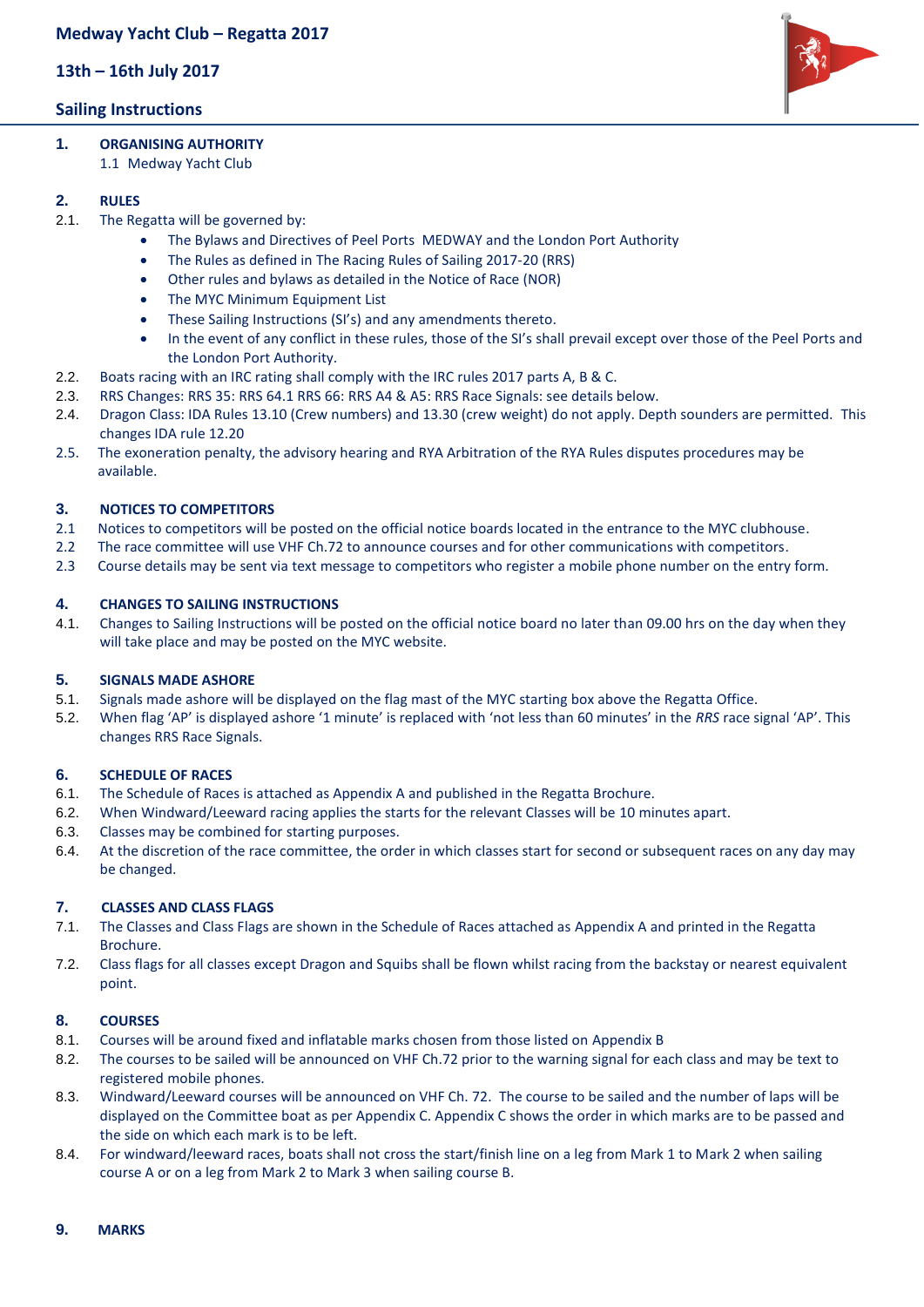**13th – 16th July 2017**

# **Sailing Instructions**

- 9.1. The marks of the course will be Medway/Thames Estuary navigation buoys and permanent yellow horizontal barrels as listed in the regatta brochure, and temporarily laid inflatable buoys which if used will have their approximate position and description broadcast from the committee boat.
- 9.2. Marks for the windward/leeward races will be orange or white inflatable buoys.

## **10. AREAS THAT ARE OBSTRUCTION**

- 10.1. The Medway is a commercial navigable river and as such various international regulations and local bylaws apply to vessels using the marked fairway or jetties, piers, berths mooring etc.
- 10.2. At any time an official boat displaying Naval Numeral Zero and ICF Pennant Number Nine may escort such vessels through the racing area. No boat shall sail between the escort and the vessel being escorted. Any boat reported by an official boat as deemed to have caused a perceived obstruction, may be subject to protest by the race committee and liable to be scored DNE
- 10.3. Boats shall not sail on the shore side of Folly Beacon, Darnett Beacon, Bee Ness Jetty and its outlying dolphins or the North Cardinal marking the outfall to the north east of Garrison Point. Boats may not sail across Bishop Marsh which lies between Darnett Ness and Bishop Ness.
- 10.4. Vessels on moorings or at anchor are deemed to be obstructions for the purpose of RRS. If a boat or its crew make contact with a moored or anchored vessel she shall declare the contact at the end of the race and accept a 20% scoring penalty pursuant to RRS 44.3(c). If a boat caused injury or serious damage, her penalty shall be to retire. A boat deemed to have contravened this instruction will be subject to protest and liable to be scored DNE. A mooring or anchor line or chain or an object accidentally attached to a moored or anchored vessel is not part of it. If a boat intends to continue racing after a collision with a moored or anchored vessel any reasonable means of propulsion including the use of an engine may be used by the boat to get clear provided the use of the engine or other means of propulsion ceases as soon as the boat is clear and she does not gain a significant advantage in the race.
- 10.5. Any reasonable means of propulsion including the use of an engine may be used by a boat to avoid making contact with a moored or anchored boat provided that the use of the engine or other means of propulsion ceases as soon as the boat is clear and she does not gain a significant advantage in the race.
- 10.6. Boats shall not sail over span lines or fore and aft moorings.

#### **11. THE START**

- 11.1 Races will be started in accordance with *RRS* 26.
- 11.2 Boats arriving in the starting are to sail to the starboard side of committee vessel to acknowledge their intention to race.
- 11.3 The starting line will be between a mast or staff displaying an orange flag on a race committee vessel and an inflatable buoy.
- 11.4 At the race committee Vessel end of the start line the starting mark will be the race committee vessel together with any dinghy, RIB, buoy or other inflatable object attached to it.
- 11.5 When a buoy is laid near the race committee vessel approximately on the start line, it is a starting limit mark and shall be left on the same side as the nearby race committee vessel.
- 11.6 Boats whose warning signal has not been made shall avoid the starting area during the starting sequence for other races.

#### **12. THE FINISH**

12.1 The finishing line will be between the last mark of the course and an orange flag on a mast or staff on a nearby Race Committee Vessel.

#### **13 TIME LIMITS**

- 13.1 The time limit for boats will be as follows:
	- On days when classes are scheduled for one race, the time limit for all boats will be 17.30 hrs. Any boat finishing after the time limit will be scored DNF.
	- On days where classes are scheduled for 2 races, the time limit for the first race will be 30 minutes after the first boat finishes and 17.30 hrs for all boats for the second race. Any boat finishing after the time limit will be scored DNF.
	- On days where classes are scheduled for 3 or 4 races, the time limit for the first 3 races will be 20 minutes after the first boat finishes, and 17.30 hrs for the 4<sup>th</sup> race. Any boat finishing after the time limit will be scored DNF.
	- These time limits change RRS 35